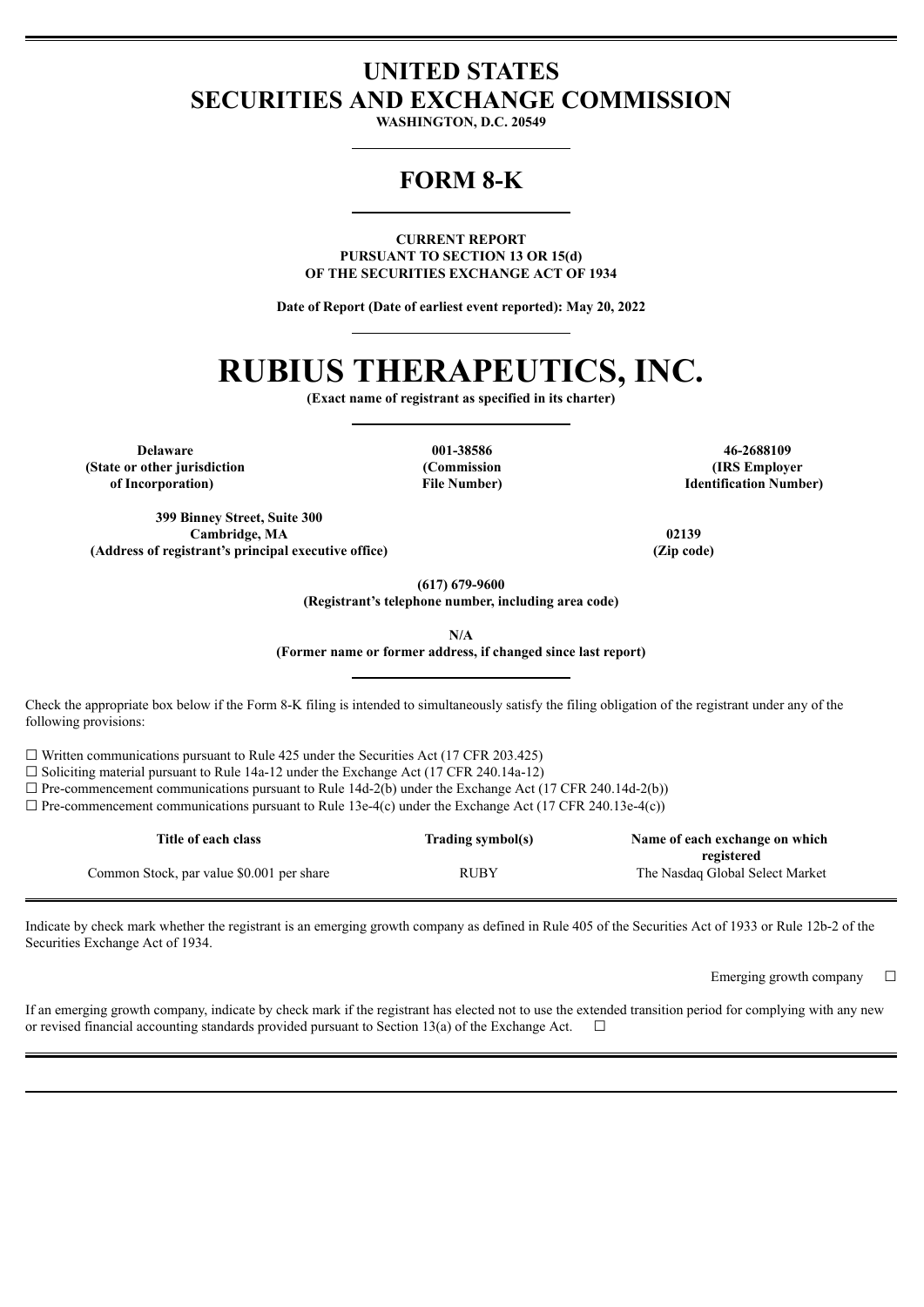# **Item 1.02. Termination of a Material Definitive Agreement.**

On May 24, 2022, Rubius Therapeutics, Inc. (the "Company") issued a press release announcing that Noubar Afeyan, Ph.D., has been appointed as chairman of its board of directors, succeeding David Epstein in such role. Mr. Epstein will remain a member of the board of directors of the Company. In connection with this leadership transition, on May 20, 2022, the Company terminated the Second Amended and Restated Chairman Agreement, dated June 21, 2018, by and between the Company and Mr. Epstein.

## **Item 7.01. Regulation FD Disclosure.**

A copy of the press release referenced above is furnished as Exhibit 99.1 to this Current Report on Form 8-K.

The information under this Item 7.01, including Exhibit 99.1 hereto, is being furnished herewith and shall not be deemed "filed" for purposes of Section 18 of the Securities Exchange Act of 1934, as amended (the "Exchange Act") or otherwise subject to the liabilities of that section, nor shall it be deemed incorporated by reference in any filing under the Securities Act of 1933, as amended, except as expressly set forth by specific reference in such filing.

# **Item 9.01. Financial Statements and Exhibits.**

**(d) Exhibits.**

| <b>Exhibit</b><br>No. | <b>Description</b>                                                                            |
|-----------------------|-----------------------------------------------------------------------------------------------|
| 99.1                  | <u>Press Release issued by Rubius Therapeutics, Inc. on May 24, 2022, furnished herewith.</u> |
| 104                   | Cover Page Interactive Data File (embedded within the Inline XBRL document).                  |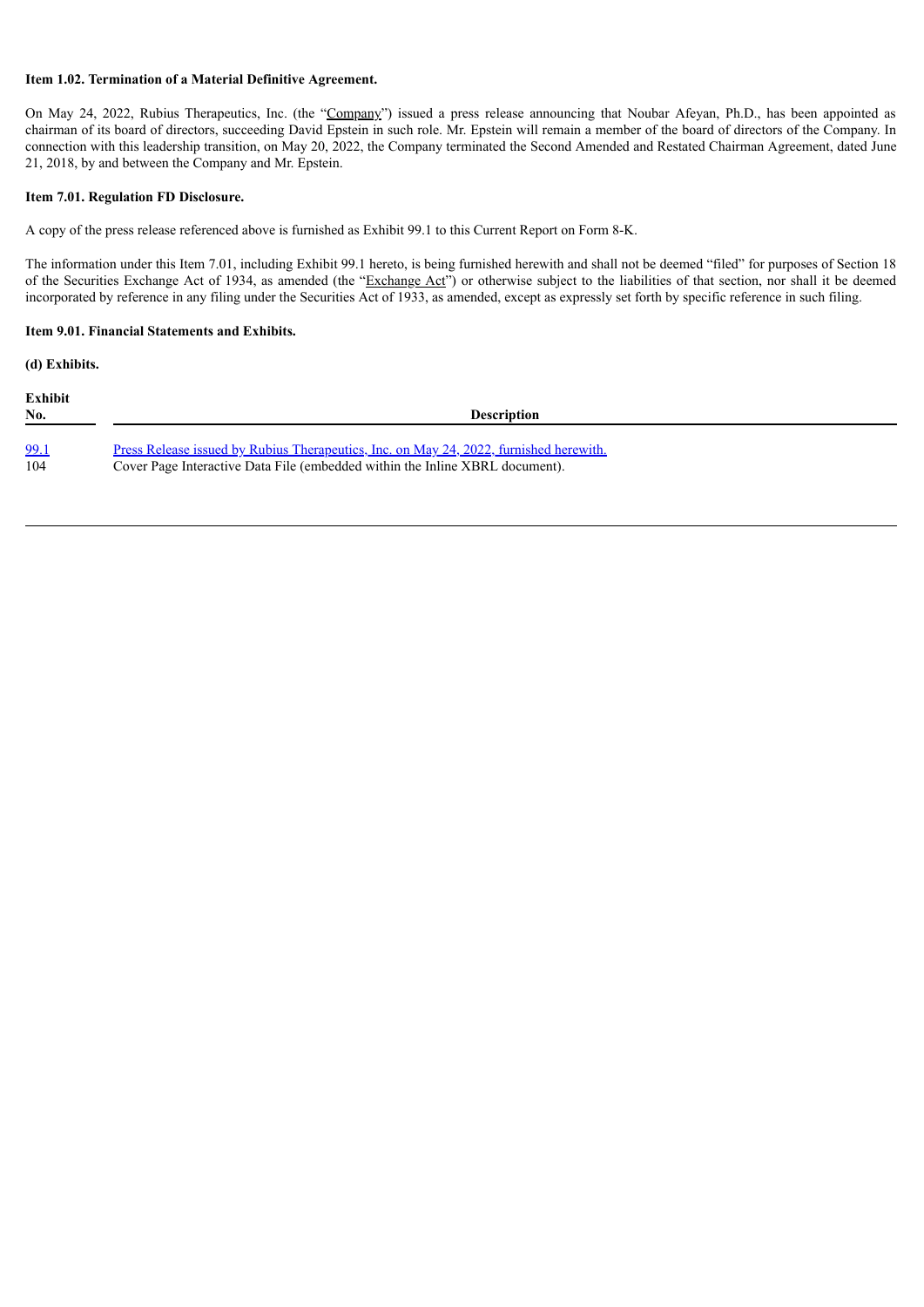# **SIGNATURES**

Pursuant to the requirements of the Securities Exchange Act of 1934, the registrant has duly caused this report to be signed on its behalf by the undersigned hereunto duly authorized.

# Date: May 24, 2022 **RUBIUS THERAPEUTICS, INC.**

By: /s/ Pablo J. Cagnoni

Pablo J. Cagnoni Chief Executive Officer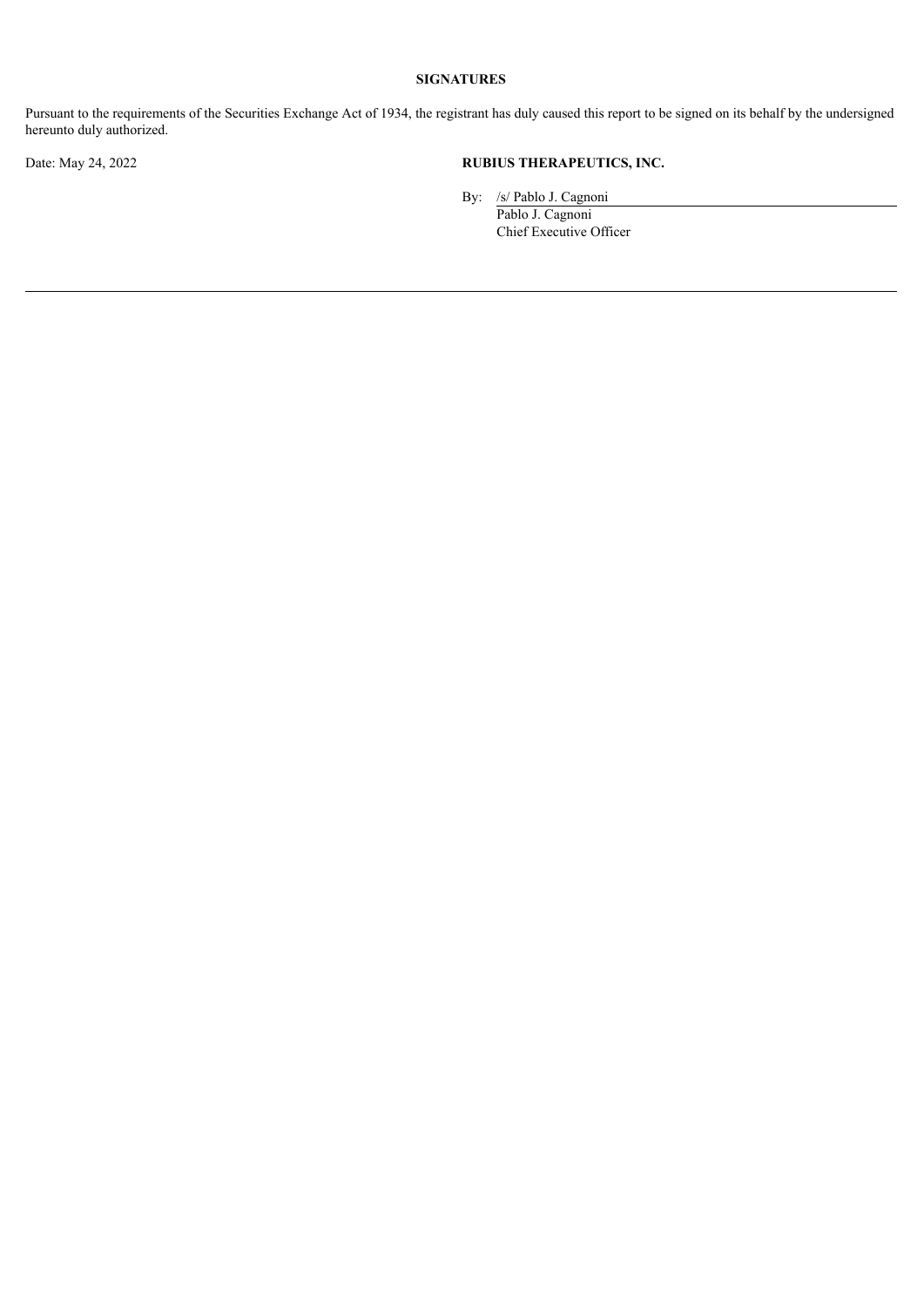### **Rubius Therapeutics Appoints Noubar Afeyan as Chairman of its Board of Directors**

<span id="page-3-0"></span>**CAMBRIDGE, Mass., May 24, 2022 (GLOBE NEWSWIRE)** – Rubius Therapeutics, Inc. (Nasdaq: RUBY), a clinical-stage biopharmaceutical company that is biologically engineering red blood cells to create an entirely new class of cellular medicines called Red Cell Therapeutics™ for the treatment of cancer and autoimmune diseases, today announced the appointment of Noubar Afeyan, Ph.D., co-founder and member of the board of directors of Rubius Therapeutics and chief executive officer of Flagship Pioneering, as chairman of its board of directors. David Epstein who has served as chairman since 2017 will remain a member of the board.

"Since we founded Rubius Therapeutics in FlagshipLabs in 2014, my conviction in the transformative potential of the RED PLATFORM to benefit patients has significantly grown," said Dr. Afeyan. "With the first-in-human monotherapy clinical results for RTX-240, our lead oncology candidate, we have begun to validate our broad immune stimulation modality and the RED PLATFORM for the treatment of cancer. Under Pablo's leadership, the Rubius team has established preclinical proof of concept for our autoimmune approach in type 1 diabetes with data from two rigorous preclinical models. Given the programmable nature of the platform, I expect we will enable additional therapeutics modalities to modulate the immune system. I look forward to helping the team build upon the strong foundation that has been created."

Dr. Afeyan is founder and CEO of Flagship Pioneering, a company that conceives, creates, resources and develops first-in-category bioplatform companies to transform human health and sustainability. He is also co-founder and chairman of Moderna, the pioneering company of mRNA medicines which developed and supplied novel vaccine technology to address the global COVID-19 pandemic. During his 35-year career as inventor, entrepreneur and CEO, he has co-founded and developed over 70 life science and technology startups. Currently, he sits on several private and public company boards, including Moderna, Omega Therapeutics, Generate Biomedicines, Rubius Therapeutics and Tessera Therapeutics.

"Noubar's experience in building bioplatform companies will be instrumental as we embark on our next phase of growth with several clinical milestones within the next 12 months and continue our strong pace of innovation to elucidate the full potential of the RED PLATFORM over the next several years," said Pablo J. Cagnoni, M.D., president and chief executive officer. "We are grateful for David's guidance and support for the past five years, which has been invaluable in building a strong foundation for Rubius. We look forward to continuing to leverage his deep pharmaceutical and biotechnology experience as a member of our board of directors."

"Since I joined the Rubius board of directors as chairman, we have made remarkable progress in advancing an entirely new class of medicines to treat patients with limited therapeutic options," said Mr. Epstein. "From building our own manufacturing capabilities to advancing a broad clinical pipeline of cancer therapeutics and establishing preclinical proof of concept in type 1 diabetes, we are only just beginning to realize the full power and potential of the RED PLATFORM."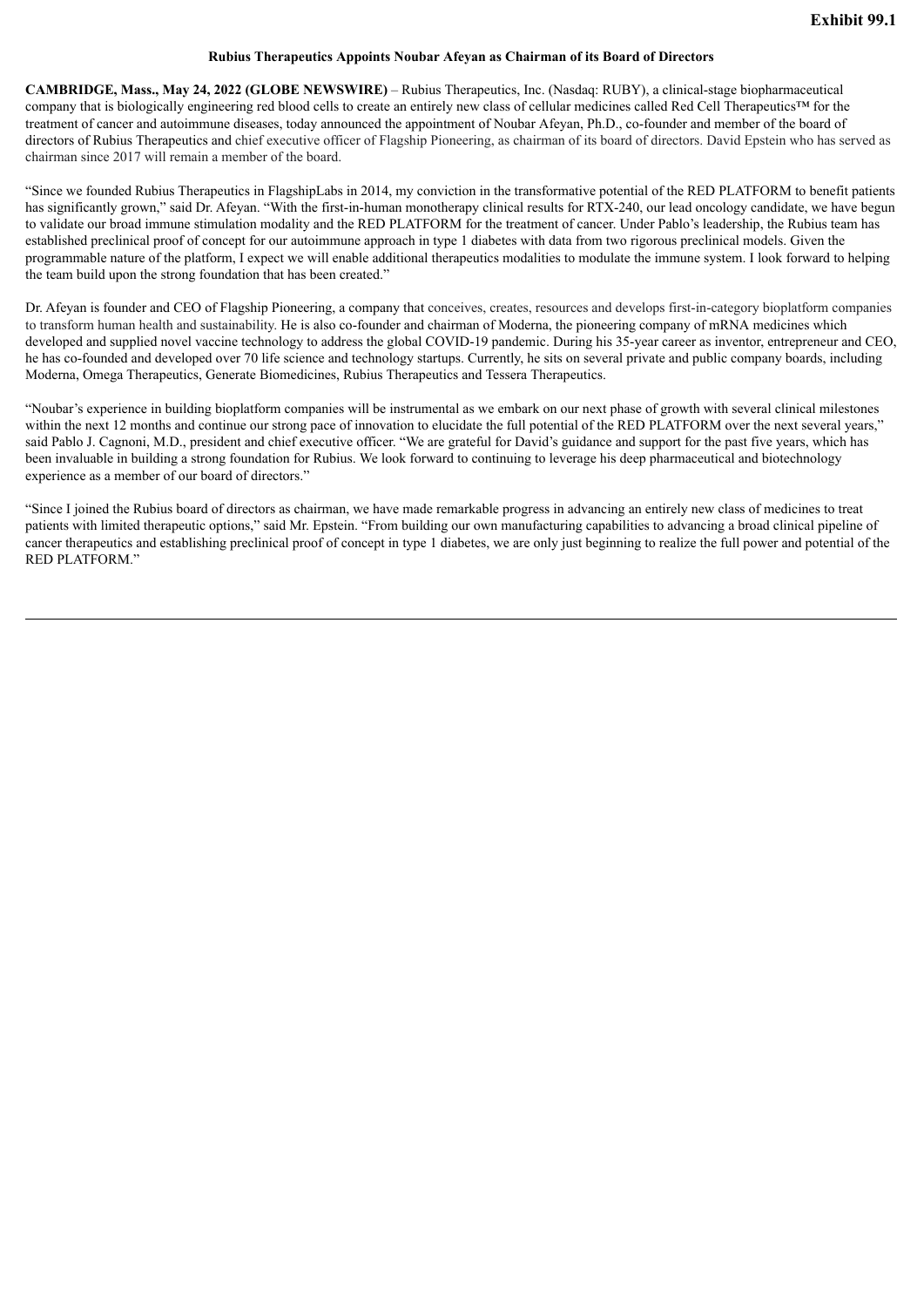### **About Rubius Therapeutics**

Rubius Therapeutics is a clinical-stage biopharmaceutical company developing a new class of medicines called Red Cell Therapeutics™. The Company's proprietary RED PLATFORM® was designed to biologically engineer and culture Red Cell Therapeutics™ that are selective, potent and off-the-shelf allogeneic cellular therapies for the potential treatment of several diseases across multiple therapeutic areas. Rubius' initial focus is to advance RCT™ product candidates for the treatment of cancer and autoimmune diseases by leveraging two distinct therapeutic modalities — potent cell-cell interaction and tolerance induction. Rubius Therapeutics was recently named among the 2021 Top Places to Work in Massachusetts by the Boston Globe, and its manufacturing site was recently named 2022 Best Places to Work in Rhode Island by Providence Business News. For more information, visit www.rubiustx.com, follow us on Twitter or LinkedIn or like us on Facebook.

### **Forward-Looking Statements**

This press release contains forward-looking statements within the meaning of the Private Securities Litigation Reform Act of 1995, as amended, including, without limitation, statements regarding beliefs about Rubius' execution across preclinical and clinical development, Rubius' plans and expected timing to present clinical results for its clinical development programs, beliefs about the potential of, opportunities for and advantages of our drug candidates and RED PLATFORM. The words "may," "will," "could," "would," "should," "expect," "plan," "anticipate," "intend," "believe," "estimate," "predict," "project," "potential," "continue," "target" and similar expressions are intended to identify forward-looking statements, although not all forward-looking statements contain these identifying words. Any forward-looking statements in this press release are based on management's current expectations and beliefs and are subject to a number of risks, uncertainties and important factors that may cause actual events or results to differ materially from those expressed or implied by any forward-looking statements contained in this press release, including, without limitation, those risks and uncertainties related to the development of our Red Cell Therapeutic product candidates and their therapeutic potential, our ability to execute on our plans and expectations, our analyses of clinical and preclinical data and other risks identified in our filings with the U.S. Securities and Exchange Commission (SEC), including our Annual Report on Form 10-K for the year ended December 31, 2021 and subsequent filings with the SEC, including our Quarterly Report on Form 10-Q for the quarter-ended March 31, 2022, and risks and uncertainties related to the severity and duration of the impact of COVID-19 on our business and operations. We caution you not to place undue reliance on any forward-looking statements, which speak only as of the date they are made. We disclaim any obligation to publicly update or revise any such statements to reflect any change in expectations or in events, conditions or circumstances on which any such statements may be based, or that may affect the likelihood that actual results will differ from those set forth in the forward-looking statements. Any forward-looking statements contained in this press release represent our views only as of the date hereof and should not be relied upon as representing its views as of any subsequent date.